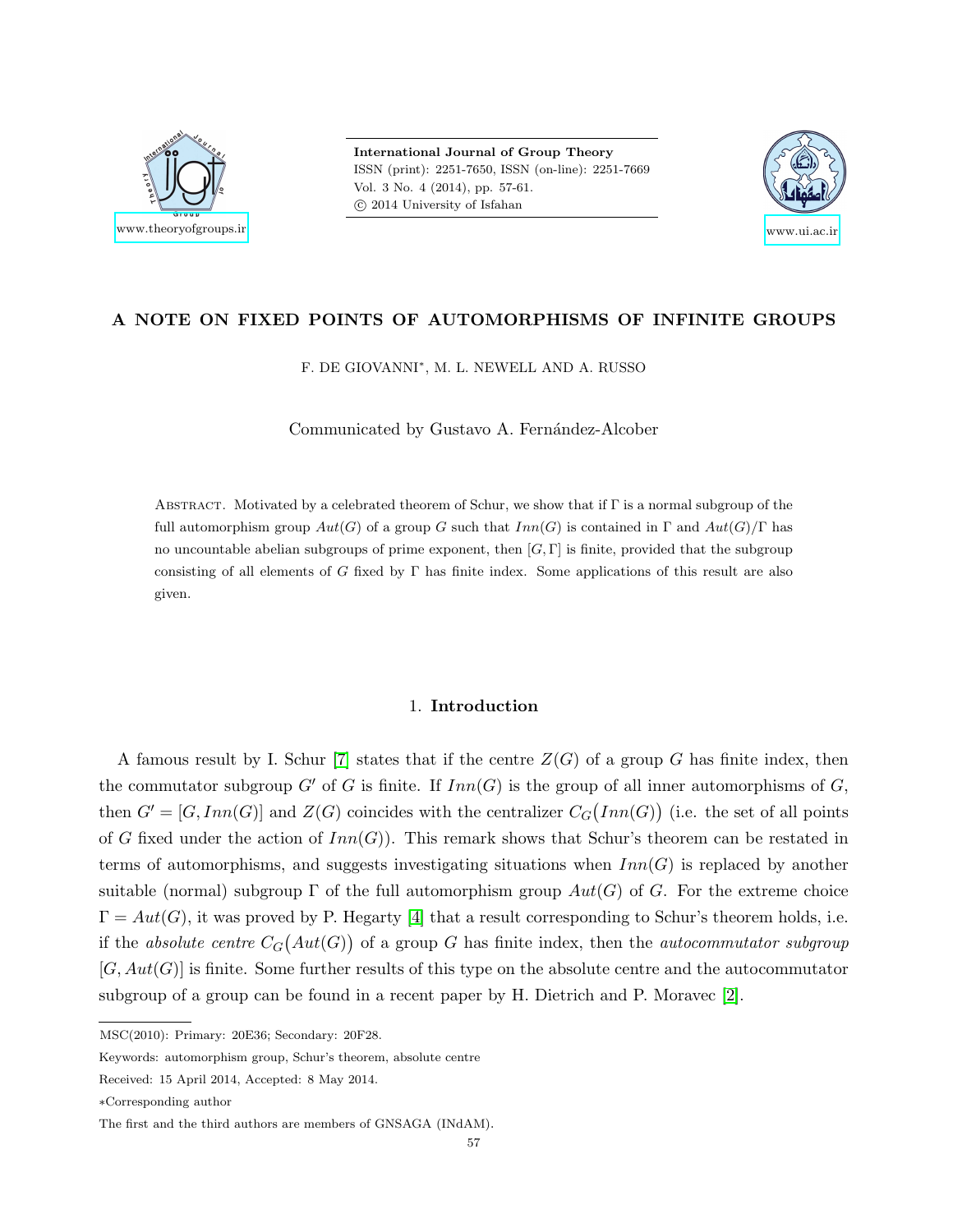Here we prove the following theorem, which contains Hegarty's result but is proved independently of it and holds for an arbitrary normal subgroup  $\Gamma$  of  $Aut(G)$  containing  $Inn(G)$ .

<span id="page-1-0"></span>**Theorem 1.1.** Let G be a group, and let  $\Gamma$  be a normal subgroup of  $Aut(G)$  such that the factor group  $Aut(G)/\Gamma$  has no uncountable abelian subgroups of prime exponent. If the index  $|G: C_G(\Gamma)|$  is finite and  $C_G(\Gamma)$  is contained in the centre of G, then the subgroup  $[G, \Gamma]$  is finite.

Observe that in the above statement the assumption that the group  $Aut(G)/\Gamma$  does not contain uncountable abelian subgroups of prime exponent cannot be removed. To see this, let  $p$  be a prime number,  $A = \langle a \rangle$  a cyclic group of order  $p^2$  and B a countably infinite abelian group of exponent p. Consider the abelian p-group  $G = A \times B$  and its socle  $S = \langle a^p \rangle \times B$ . The group  $\Gamma$ , consisting of all automorphisms of G acting trivially on S and  $G/S$ , is a normal subgroup of  $Aut(G)$  and it is isomorphic to the homomorphism group  $Hom(G/S, S)$ . Moreover,  $C_G(\Gamma) = [G, \Gamma] = S$  is an infinite subgroup of finite index of G.

If the full automorphism group  $Aut(G)$  of a group G satisfies a given finiteness condition, it often happens that  $Aut(G)$  must be very small; for instance, it is known that an infinite Cernikov group cannot be the full automorphism group of any group (see [\[6\]](#page-4-3)). As an application of our main statement, we prove the following results, which show that the sets of fixed points under the action of certain automorphism groups cannot be too large.

<span id="page-1-1"></span>Corollary 1.2. Let G be a group admitting infinitely many automorphisms, and let  $\Gamma$  be a normal subgroup of  $Aut(G)$  containing  $Inn(G)$ . If  $Aut(G)/\Gamma$  is a Cernikov group, then the index  $|G: C_G(\Gamma)|$ is infinite.

<span id="page-1-3"></span>**Corollary 1.3.** Let G be a periodic group of infinite exponent, and let  $\Gamma$  be a normal subgroup of  $Aut(G)$  containing Inn(G). If the factor group  $Aut(G)/\Gamma$  is countable, then the index  $|G: C_G(\Gamma)|$  is infinite.

Most of our notation is standard and can be found in [\[5\]](#page-4-4).

#### 2. Proofs

Let  $\Gamma$  be a group of automorphisms of a group G, and consider in G the subgroups

$$
C_G(\Gamma) = \{ g \in G \mid g^{\gamma} = g \text{ for all } \gamma \in \Gamma \}
$$

and

$$
[G, \Gamma] = \langle [g, \gamma] \mid g \in G, \gamma \in \Gamma \rangle.
$$

<span id="page-1-2"></span>The interaction between Γ,  $C_G(\Gamma)$  and  $[G,\Gamma]$  was first studied by R. Baer [\[1\]](#page-4-5), who obtained in particular the following result.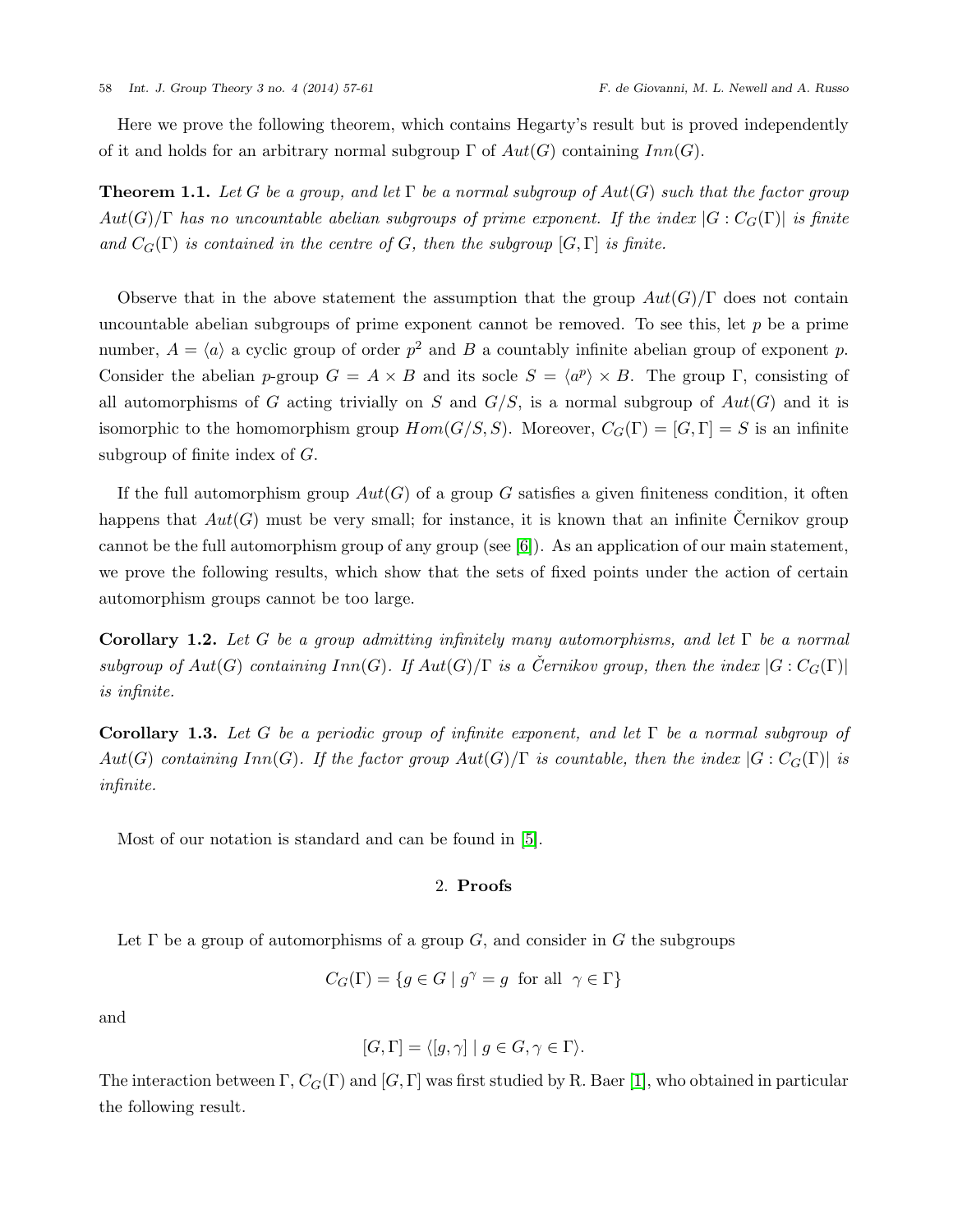**Lemma 2.1.** Let G be a group, and let  $\Gamma$  be a group of automorphisms of G. If the index  $|G: C_G(\Gamma)|$ and the subgroup  $[G, \Gamma]$  are finite, then  $\Gamma$  is likewise finite.

This investigation was later taken up by R. F. Turner Smith [\[8\]](#page-4-6), who proved in particular that if Γ is any group of automorphisms of a group G such that the index  $|G : C<sub>G</sub>(Γ)|$  is finite, then the subgroup  $[G, \Gamma]$  is central-by-finite.

The following result gives some further interesting information of this type, and it is needed in our proof.

<span id="page-2-0"></span>**Lemma 2.2.** Let G be a group, and let  $\Gamma$  be a group of automorphisms of G such that the index  $|G: C_G(\Gamma)| = n$  is finite and  $C_G(\Gamma)$  is contained in the centre of G. Then the subgroup  $[G, \Gamma]$  has finite exponent dividing n. Moreover  $\Gamma$  is an abelian-by-finite group of finite exponent.

*Proof.* Put  $|G: C_G(\Gamma)| = n$ . As the subgroup  $C_G(\Gamma)$  lies in the centre of G, the transfer homomorphism of G into  $C_G(\Gamma)$  is the map

$$
\tau: g \in G \longmapsto g^n \in C_G(\Gamma).
$$

Let g and  $\gamma$  be elements of G and Γ, respectively. Then  $(g^{\gamma})^n = (g^n)^{\gamma} = g^n$ , and hence

$$
[g,\gamma]^\tau=g^{-\tau}g^{\gamma\tau}=g^{-n}g^n=1.
$$

Therefore  $[G,\Gamma]$  is contained in the kernel of  $\tau$ , so that  $[G,\Gamma]^n = \{1\}$  and  $[G,\Gamma]$  has finite exponent dividing n.

Let  $\Gamma_0$  be the subgroup of  $\Gamma$  consisting of all automorphisms acting trivially on  $G/C_G(\Gamma)$ . Clearly,  $\Gamma_0$ is abelian and  $\Gamma/\Gamma_0$  is finite. If g is any element of G and  $\gamma$  belongs to  $\Gamma_0$ , then  $[g, \gamma]$  lies in  $C_G(\Gamma)$ , and so  $[g, \gamma^n] = [g, \gamma]^n = 1$ . Therefore  $\gamma^n$  is the identity map, and hence  $\Gamma_0$  has finite exponent (dividing n). It follows that also  $\Gamma$  has finite exponent.  $\Box$ 

**Proof of Theorem [1.1](#page-1-0)** – Assume for a contradiction that  $[G, \Gamma]$  is infinite so that also the group  $\Gamma$  is infinite by the result of Baer quoted in the introduction. Put  $C = C<sub>G</sub>(\Gamma)$ , and let  $\Gamma_0$  be the subgroup of Γ consisting of all automorphisms acting trivially on  $G/C$ . Then  $[G, \Gamma_0]$  is contained in C, and in particular it is abelian. As  $\Gamma/\Gamma_0$  is finite, it follows that  $\Gamma_0$  is infinite and so a second application of Baer's theorem yields that  $[G, \Gamma_0]$  is likewise infinite. Since  $[G, \Gamma_0]$  has finite exponent by Lemma [2.2,](#page-2-0) we have that the p-component P of C has infinite rank for some prime number p. Let D be the largest divisible subgroup of P. Then C splits over D, so that  $C = D \times H$  and hence  $P = D \times R$ , where  $R = H \cap P$  is a reduced subgroup.

Suppose that D has infinite rank, and let E be a finitely generated subgroup of G such that  $G = EC$ . As G is central-by-finite, E satisfies the maximal condition on subgroups. In particular,  $E \cap C$  is generated by finitely many elements and so D can be decomposed into a direct product  $D = D_1 \times D_2$ , where  $D_1$  has finite rank and  $E \cap C$  is contained in  $D_1H$ . Then

$$
(ED_1H)\cap D_2=(ED_1H)\cap C\cap D_2=D_1H\cap D_2=\{1\},\
$$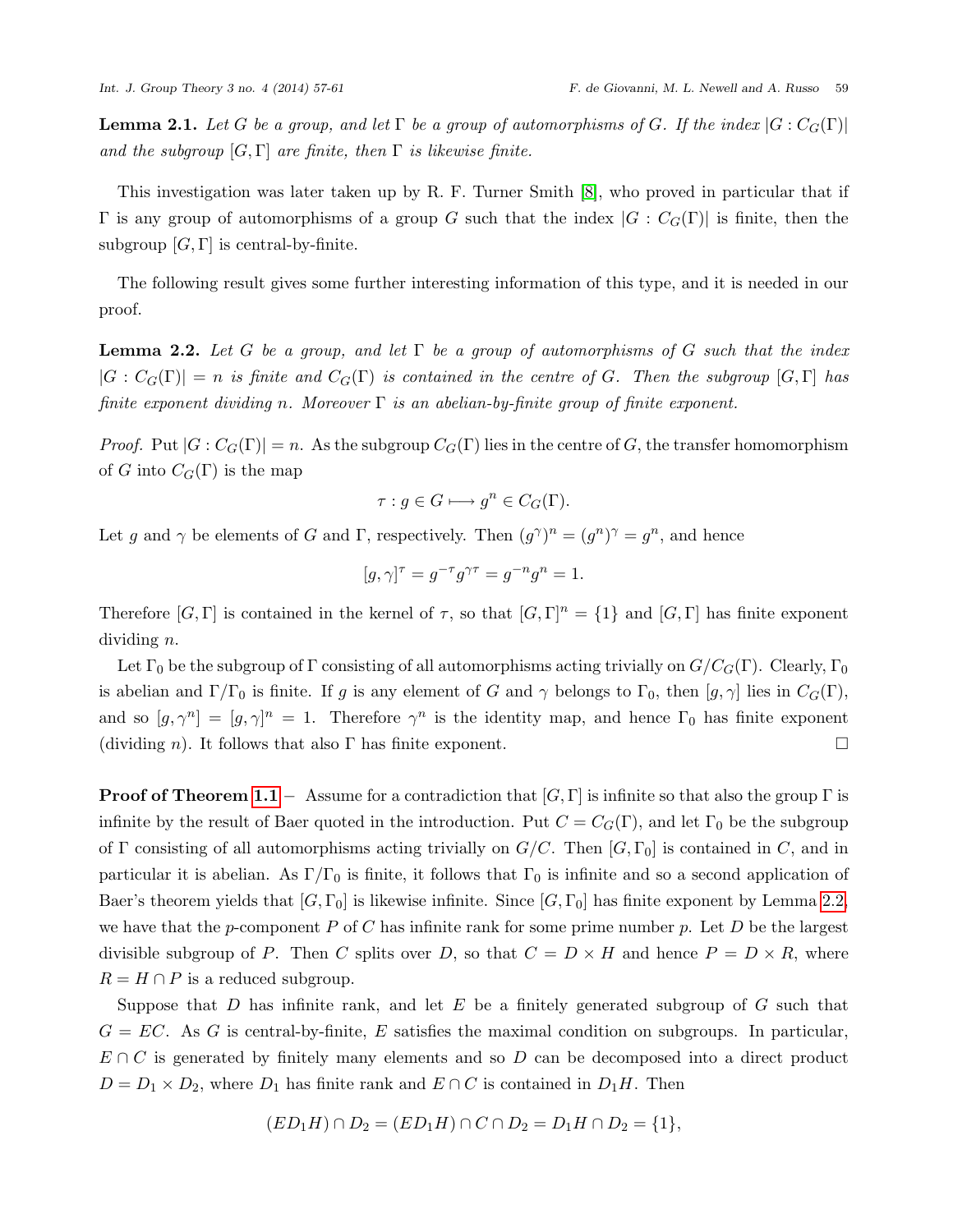60 Int. J. Group Theory 3 no. 4 (2014) 57-61 F. de Giovanni, M. L. Newell and A. Russo

and hence

$$
G = EC = (ED1H)D2 = (ED1H) \times D2.
$$

It follows that each automorphism of  $D_2$  can be extended to an automorphism of  $G$ , so that in particular  $Aut(G)$  contains an uncountable subgroup  $\Lambda$  of exponent 2 and  $\Gamma \cap \Lambda = \{1\}$  because all elements of  $\Gamma$  acts trivially on C. This contradiction shows that the subgroup D must have finite rank, and hence the reduced abelian  $p$ -group  $R$  has infinite rank.

Therefore there exists a collection  $(X_n)_{n\in\mathbb{N}}$  of cyclic non-trivial subgroups of R such that

$$
R = X_1 \times \cdots \times X_n \times R_n
$$

for all positive integers n, and suitable subgroups  $R_n$ . Moreover, since  $X_1 \times \cdots \times X_n$  is a finite direct factor of P, and P is pure in C, for each n there exists a subgroup  $C_n$  of C such that

$$
C = X_1 \times \cdots \times X_n \times C_n.
$$

For each non-negative integer  $n$ , put

$$
U_{2n+1} = X_1^p \times X_2 \times X_3^p \times \cdots \times X_{2n} \times X_{2n+1}^p \times C_{2n+1},
$$

and let

$$
U = \bigcap_{n \in \mathbb{N}_0} U_{2n+1}.
$$

Then  $C/U$  is an infinite abelian group of exponent p, and the subgroup  $U[p]$  of U, consisting of all elements u such that  $u^p = 1$ , is likewise infinite. Consider a countably infinite subgroup V of  $U[p]$ . As the contravariant functor  $Hom(-, V)$  is left exact, corresponding to the central extension

$$
C/U \xrightarrow{\mu} G/U \xrightarrow{\varepsilon} G/C
$$

there is an exact sequence

$$
Hom(G/C,V) \xrightarrow{\varepsilon^*} Hom(G/U,V) \xrightarrow{\mu^*} Hom(C/U,V),
$$

where  $\mu^*$  maps every homomorphism f to the homomorphism  $f \circ \mu$ . Then the kernel of  $\mu^*$  is isomorphic to  $Hom(G/C, V)$ , and in particular it is at most countable. On the other hand, as  $G/C$ and G' are finite, the group  $G/U$  admits an infinite abelian homomorphic image of exponent p, and so  $Hom(G/U, V)$  is uncountable. It is well-known that  $Hom(G/U, V)$  is naturally isomorphic to a subgroup  $\Lambda$  of  $Aut(G)$ , and the factor group  $\Lambda \Gamma / \Gamma$  is an uncountable abelian group of exponent p, because also the image of  $\mu^*$  is uncountable. This contradiction completes the proof of the theorem.  $\Box$ 

**Proof of Corollary [1.2](#page-1-1)** – Assume for a contradiction that the index  $|G : C_G(\Gamma)|$  is finite. As  $\Gamma$ contains all inner automorphisms of G, the centralizer  $C_G(\Gamma)$  lies in the centre of G, and hence it follows from Theorem [1.1](#page-1-0) that the subgroup  $[G,\Gamma]$  is finite. Then  $\Gamma$  is finite by Lemma [2.1,](#page-1-2) and so  $Aut(G)$  is a Cernikov group. On the other hand, the full automorphism group of an arbitrary group cannot be infinite and Cernikov (see [\[6\]](#page-4-3)), so that  $Aut(G)$  must be finite, and this contradiction proves the statement.  $\Box$